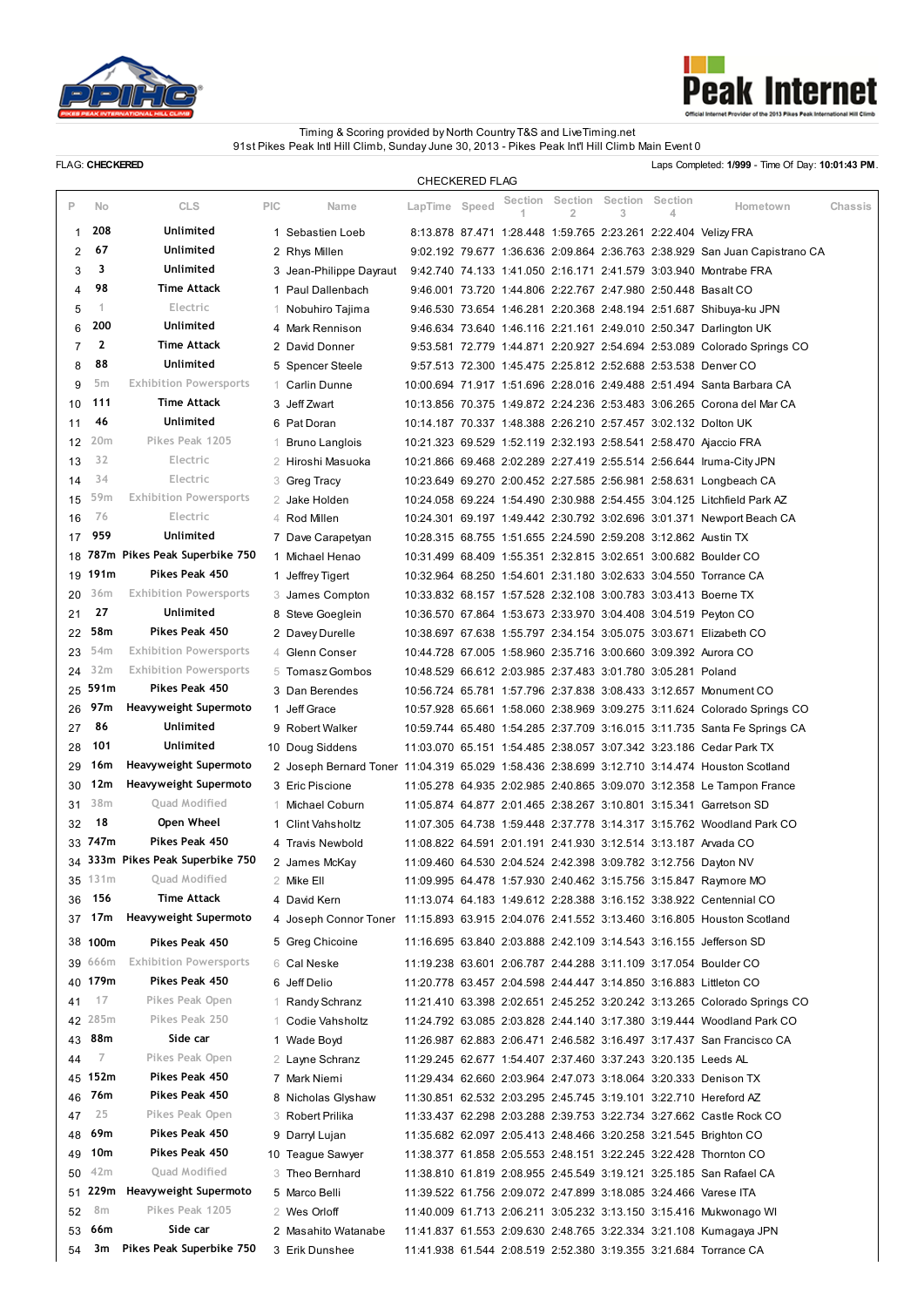| 55         | 530m       | Pikes Peak 450                     | 11 Cal Collins       |                                                                |  |  | 11:42.222 61.519 2:00.974 2:34.829 3:49.536 3:16.883 Chandler AZ                                                                      |
|------------|------------|------------------------------------|----------------------|----------------------------------------------------------------|--|--|---------------------------------------------------------------------------------------------------------------------------------------|
| 56         | 902        | Pikes Peak Open                    | 4 James Robinson     |                                                                |  |  | 11:45.518 61.232 2:01.292 2:43.403 3:35.092 3:25.731 Delaware OH                                                                      |
| 57         | 86m        | Pikes Peak 1205                    | 3 Bobby Goodin       |                                                                |  |  | 11:46.728 61.127 2:11.584 2:53.620 3:20.858 3:20.666 Flower Mound 1                                                                   |
| 58         |            | 570m Heavyweight Supermoto         | 6 David Johansen     |                                                                |  |  | 11:50.286 60.821 2:07.922 2:50.633 3:24.723 3:27.008 Loudonville OH                                                                   |
| 59         |            | 163m Pikes Peak Superbike 750      | 4 Ryan Warren        |                                                                |  |  | 11:50.744 60.781 2:14.647 2:50.709 3:20.482 3:24.906 Coppell TX                                                                       |
|            | 251m       | Pikes Peak 250                     |                      |                                                                |  |  | 11:52.715 60.613 2:09.611 2:50.168 3:24.144 3:28.792 Colorado Sprin                                                                   |
| 60         | 575m       | <b>Exhibition Powersports</b>      | 2 Jason Archuleta    |                                                                |  |  |                                                                                                                                       |
| 61         |            |                                    | 7 Lloyd Meador       |                                                                |  |  | 11:59.231 60.064 2:13.657 2:58.942 3:20.949 3:25.683 Boulder CO                                                                       |
|            |            | 62 197m Heavyweight Supermoto      | 7 Michelle Disalvo   |                                                                |  |  | 12:00.272 59.977 2:10.729 2:49.640 3:24.708 3:35.195 Manteca CA                                                                       |
| 63         |            | 777m Exhibition Powersports- Z     | 1 Jeff Clark         |                                                                |  |  | 12:00.978 59.919 2:08.262 2:51.041 3:19.467 3:42.208 Orange CA                                                                        |
| 64         | 295m       | Pikes Peak 250                     | 3 Matt Meinert       |                                                                |  |  | 12:02.029 59.831 2:10.153 2:55.626 3:28.819 3:27.431 Columbia MO                                                                      |
| 65         | 9          | <b>Exhibition</b>                  | 1 Kenshiro Gushi     |                                                                |  |  | 12:03.085 59.744 2:07.656 2:54.524 3:33.307 3:27.598 Montebello CA                                                                    |
| 66         |            | 669m Heavyweight Supermoto         | 8 Ryan Sweeney       |                                                                |  |  | 12:04.026 59.666 2:12.923 2:54.200 3:24.309 3:32.594 Hamden CT                                                                        |
| 67         | 64m        | <b>Exhibition Powersports- Z</b>   | 2 Jeremiah Johnson   |                                                                |  |  | 12:05.612 59.536 2:11.605 2:54.824 3:24.284 3:34.899 St. Petersburg I                                                                 |
| 68         | 40         | Open Wheel                         | 2 Donner Billingsley |                                                                |  |  | 12:06.840 59.435 2:10.581 2:47.729 3:30.329 3:38.201 Colorado Sprin                                                                   |
| 69         | 372        | <b>Pikes Peak Vintage</b>          | 1 Ralf Christensson  |                                                                |  |  | 12:08.507 59.299 2:08.893 2:57.232 3:32.490 3:29.892 Stockholm SWE                                                                    |
| 70         |            | 151m Pikes Peak Superbike 750      | 5 Dan Elders         |                                                                |  |  | 12:12.774 58.954 2:15.448 3:03.750 3:27.340 3:26.236 Monument CO                                                                      |
| 71         | 104        | <b>Time Attack</b>                 | 5 Toshiki Yoshioka   |                                                                |  |  | 12:13.753 58.875 1:57.210 3:02.233 3:37.445 3:36.865 Gardena CA                                                                       |
|            | 72 917m    | Pikes Peak 450                     | 12 Jim Cole          |                                                                |  |  | 12:14.257 58.835 2:15.570 2:56.737 3:30.330 3:31.620 Parker CO                                                                        |
|            | 21         | Pikes Peak Open                    |                      |                                                                |  |  |                                                                                                                                       |
| 73         |            |                                    | 5 Rod Moberly        |                                                                |  |  | 12:14.499 58.816 2:13.225 2:50.341 3:27.455 3:43.478 Colorado Sprin                                                                   |
| 74         | 34m        | Side car                           | 3 Christophe Lebert  |                                                                |  |  | 12:15.250 58.756 2:10.487 2:56.568 3:33.879 3:34.316 Montpellier FRA                                                                  |
| 75         | 167        | <b>Pikes Peak Vintage</b>          | 2 Christopher Lennon |                                                                |  |  | 12:16.837 58.629 2:09.186 2:58.345 3:34.464 3:34.842 Monument CO                                                                      |
| 76         | 31m        | Quad Modified                      | 4 Troy Smith         |                                                                |  |  | 12:18.559 58.492 2:09.843 2:55.038 3:36.258 3:37.420 Fountain CO                                                                      |
| 77         | 65         | Open Wheel                         | 3 Rodney O'Maley     |                                                                |  |  | 12:22.250 58.201 2:10.255 2:51.849 3:37.007 3:43.139 Colorado Sprin                                                                   |
| 78         | 113m       | Side car                           | 4 Bruno Marlin       |                                                                |  |  | 12:22.286 58.199 2:14.912 2:58.405 3:35.962 3:33.007 Adissan FRA                                                                      |
| 79         |            | 11m Exhibition Powersports-Z       | 3 Troy Siahaan       |                                                                |  |  | 12:24.083 58.058 2:17.591 3:03.142 3:28.431 3:34.919 Pasadena CA                                                                      |
|            | 80 213m    | Pikes Peak 450                     | 13 Doug Chestnutt    |                                                                |  |  | 12:24.957 57.990 2:11.086 3:00.535 3:35.092 3:38.244 Littleton CO                                                                     |
| 81         | 71         | Open Wheel                         | 4 Andy Figueroa      |                                                                |  |  | 12:26.255 57.889 2:08.561 2:56.215 3:47.115 3:34.364 Pueblo CO                                                                        |
| 82         | 43m        | Pikes Peak 1205                    | 4 Micky Dymond       |                                                                |  |  | 12:30.219 57.583 1.52.922 4.16.622 3.06.789 3.13.886 Anaheim CA                                                                       |
| 83         | 365        | <b>Pikes Peak Vintage</b>          | 3 John Jack Rogers   |                                                                |  |  | 12:30.306 57.577 2:12.765 3:01.016 3:39.412 3:37.113 Evansville IN                                                                    |
|            |            |                                    |                      |                                                                |  |  |                                                                                                                                       |
| 84         | 5          | <b>Time Attack</b>                 | 6 David Hackl        |                                                                |  |  | 12:33.304 57.347 2:10.095 3:01.766 3:38.215 3:43.228 Lakewood CO                                                                      |
|            | 85 311m    | Pikes Peak 450                     | 14 Tom Specht        |                                                                |  |  | 12:36.441 57.110 2:15.416 3:02.153 3:36.449 3:42.423 Woodland Park                                                                    |
|            | 15         | <b>Time Attack</b>                 | 7 Thomas Wright      |                                                                |  |  |                                                                                                                                       |
| 86         |            |                                    |                      |                                                                |  |  | 12:37.953 56.996 2:16.522 3:03.366 3:35.099 3:42.966 Wheat Ridge C                                                                    |
|            |            |                                    | Andrew Comrie-       |                                                                |  |  |                                                                                                                                       |
| 87         | 888        | <b>Time Attack</b>                 | 8 Picard             |                                                                |  |  | 12:39.891 56.850 2:03.229 2:56.694 3:36.121 4:03.847 Hermosa Beac                                                                     |
| 88         | 326        | <b>Time Attack</b>                 | 9 Tim Hardy          |                                                                |  |  | 12:41.824 56.706 2:22.272 2:58.459 3:38.473 3:42.620 Colorado Sprin                                                                   |
| 89         | 22m        | Vintage Motorcycle                 | 1 Dave Stock         |                                                                |  |  | 12:42.969 56.621 2:17.220 3:05.423 3:39.391 3:40.935 Pueblo West CO                                                                   |
| 90         | 28         | Open Wheel                         | 5 Dan Novembre       |                                                                |  |  | 12:44.208 56.529 2:13.931 2:58.026 3:40.529 3:51.722 Colorado Sprin                                                                   |
|            | 91 173m    | Pikes Peak 250                     | 4 Nick Robinson      |                                                                |  |  | 12:45.895 56.405 2:15.368 3:00.037 3:41.737 3:48.753 Delaware OH                                                                      |
|            |            | 92 979m Heavyweight Supermoto      | 9 Vivaldi Pierpaolo  |                                                                |  |  | 12:46.983 56.325 2:16.161 3:02.968 3:39.530 3:48.324 Trevenzuolo ITA                                                                  |
| 93         | 777        | Pikes Peak Open                    | 6 Mike Ryan          |                                                                |  |  | 12:49.211 56.161 2:16.653 3:11.647 3:41.619 3:39.292 Santa Clarita C.                                                                 |
| 94         | 93m        | Vintage Motorcycle                 |                      |                                                                |  |  |                                                                                                                                       |
|            |            |                                    | 2 Bobby Spann        | 12:53.110 55.878 2:16.053 3:07.762 3:43.422 3:45.873 Pine CO   |  |  |                                                                                                                                       |
| 95         | 26m        | <b>Exhibition Powersports- Z</b>   | 4 Ted Richard        |                                                                |  |  | 12:53.612 55.842 2:21.341 3:03.246 3:40.831 3:48.194 Phoenix AZ                                                                       |
| 96         | 770        | <b>Exhibition</b>                  | 2 Simon Pagenaud     |                                                                |  |  | 12:54.325 55.791 2:22.181 3:07.558 3:37.380 3:47.206 Carmel IN                                                                        |
| 97         | 79         | <b>Time Attack</b>                 | 10 Sead Causevic     |                                                                |  |  | 12:55.739 55.689 2:00.479 3:08.494 3:52.497 3:54.269 Vancouver BC 0                                                                   |
| 98         | 63m        | Quad Modified                      | 5 Keith Steidl       |                                                                |  |  | 12:55.784 55.686 2:18.527 3:03.304 3:41.377 3:52.576 Cable OH                                                                         |
| 99         | 6m         | Vintage Motorcycle                 | 3 Lloyd Hale         |                                                                |  |  | 13:00.684 55.336 2:20.806 3:09.018 3:42.821 3:48.039 Shawnee KS                                                                       |
| 100        | 57m        | Vintage Motorcycle                 | 4 Keith Speir        |                                                                |  |  | 13:03.035 55.170 2:20.640 3:06.026 3:46.041 3:50.328 Fillmore CA                                                                      |
| 101        | 188m       | Quad Modified                      | 6 Jeremy Harbison    |                                                                |  |  | 13:08.294 54.802 2:21.343 3:06.315 3:48.482 3:52.154 Sedalia MO                                                                       |
|            | 102 210m   | Pikes Peak 250                     | 5 Zachary Jacobs     |                                                                |  |  | 13:08.716 54.773 2:19.086 3:06.392 3:50.887 3:52.351 Bellefontaine O                                                                  |
| 103        |            | 128m Pikes Peak Superbike 750      | 6 Dusty Labarr       |                                                                |  |  | 13:11.677 54.568 2:26.470 3:09.793 3:44.322 3:51.092 Fort Collins CO                                                                  |
| 104        | 6          | Pikes Peak Open                    | 7 Jeff MacPherson    |                                                                |  |  | 13:13.958 54.411 2:13.753 3:23.789 3:43.150 3:53.266 Bozeman MT                                                                       |
|            |            | 105 880m Exhibition Powersports- Z | 5 Nathan Barker      |                                                                |  |  | 13:14.262 54.390 2:30.082 3:12.107 3:40.760 3:51.313 Rocklin CA                                                                       |
| 106        |            | 111m Exhibition Powersports- Z     | 6 Brandon Miller     |                                                                |  |  | 13:16.476 54.239 2:31.196 3:12.148 3:41.429 3:51.703 Thousand Oaks                                                                    |
| 107        | 110        | <b>Time Attack</b>                 | 11 Takeshi Aizawa    | 13:20.045 53.997 2:13.014 3:07.143 3:54.852 4:05.036 Irvine CA |  |  |                                                                                                                                       |
| 108        | 77         | <b>Time Attack</b>                 | 12 Jerad Voight      |                                                                |  |  | 13:21.143 53.923 2:12.599 3:16.014 3:51.900 4:00.630 Bozeman MT                                                                       |
| 109        | 429        | <b>Time Attack</b>                 |                      |                                                                |  |  |                                                                                                                                       |
|            |            | Pikes Peak 250                     | 13 Scott Crouch      |                                                                |  |  | 13:21.353 53.909 2:18.176 3:21.715 3:48.622 3:52.840 Boulder CO                                                                       |
|            | 110 442m   |                                    | 6 Jimi Heyder        |                                                                |  |  | 13:24.055 53.728 2:20.080 3:06.037 4:10.017 3:47.921 East Randolph                                                                    |
|            | 111 211m   | <b>Exhibition Powersports</b>      | 8 David Meyer        |                                                                |  |  | 13:25.141 53.655 2:29.436 3:13.931 3:45.922 3:55.852 Colorado Sprin                                                                   |
|            | 112 329m   | <b>Exhibition Powersports</b>      | 9 Eddie Smith        |                                                                |  |  | 13:25.243 53.648 2:30.946 3:13.541 3:45.234 3:55.522 Waukesha WI                                                                      |
|            | 113 278m   | Pikes Peak 450                     | 15 George Lloyd      |                                                                |  |  | 13:27.035 53.529 2:26.491 3:16.019 3:50.328 3:54.197 San Antonio TX                                                                   |
| 114        | 64         | <b>Time Attack</b>                 | 14 Brian Shanfeld    |                                                                |  |  | 13:31.297 53.248 2:07.367 3:08.532 3:57.425 4:17.973 Powell OH                                                                        |
| 115        | 92m        | Pikes Peak 450                     | 16 Mark Gordon       |                                                                |  |  | 13:32.272 53.184 2:31.067 3:13.829 3:51.598 3:55.778 Kirtland Hills OI                                                                |
| 116<br>117 | 99m<br>199 | Side car<br>Time Attack            | 5 Hans Schultz       |                                                                |  |  | 13:48.194 52.162 2:33.142 3:14.025 3:55.292 4:05.735 Hayward CA<br>13:55 135 51 728 2:33 821 3:14 578 4:01 355 4:05 381 Shronshire HK |

|                   | 55 530m            | Pikes Peak 450                                           | 11 Cal Collins                   |                                                                |  |  | 11:42.222 61.519 2:00.974 2:34.829 3:49.536 3:16.883 Chandler AZ                                                                          |
|-------------------|--------------------|----------------------------------------------------------|----------------------------------|----------------------------------------------------------------|--|--|-------------------------------------------------------------------------------------------------------------------------------------------|
| 56                | 902                | Pikes Peak Open                                          | 4 James Robinson                 |                                                                |  |  | 11:45.518 61.232 2:01.292 2:43.403 3:35.092 3:25.731 Delaware OH                                                                          |
| 57                | 86m                | Pikes Peak 1205                                          | 3 Bobby Goodin                   |                                                                |  |  | 11:46.728 61.127 2:11.584 2:53.620 3:20.858 3:20.666 Flower Mound TX                                                                      |
|                   |                    | 58 570m Heavyweight Supermoto                            | 6 David Johansen                 |                                                                |  |  | 11:50.286 60.821 2:07.922 2:50.633 3:24.723 3:27.008 Loudonville OH                                                                       |
| 59                |                    | 163m Pikes Peak Superbike 750                            | 4 Ryan Warren                    |                                                                |  |  | 11:50.744 60.781 2:14.647 2:50.709 3:20.482 3:24.906 Coppell TX                                                                           |
|                   | 60 251m            | Pikes Peak 250                                           | 2 Jason Archuleta                |                                                                |  |  | 11:52.715 60.613 2:09.611 2:50.168 3:24.144 3:28.792 Colorado Springs CO                                                                  |
|                   | 61 575m            | <b>Exhibition Powersports</b>                            | 7 Lloyd Meador                   |                                                                |  |  | 11:59.231 60.064 2:13.657 2:58.942 3:20.949 3:25.683 Boulder CO                                                                           |
|                   | 62 197m            | Heavyweight Supermoto                                    | 7 Michelle Disalvo               |                                                                |  |  | 12:00.272 59.977 2:10.729 2:49.640 3:24.708 3:35.195 Manteca CA                                                                           |
|                   |                    | 63 777m Exhibition Powersports- Z                        | 1 Jeff Clark                     |                                                                |  |  | 12:00.978 59.919 2:08.262 2:51.041 3:19.467 3:42.208 Orange CA                                                                            |
|                   | 64 295m            | Pikes Peak 250                                           | 3 Matt Meinert                   |                                                                |  |  | 12:02.029 59.831 2:10.153 2:55.626 3:28.819 3:27.431 Columbia MO                                                                          |
| 65                | 9                  | <b>Exhibition</b>                                        | 1 Kenshiro Gushi                 |                                                                |  |  | 12:03.085 59.744 2:07.656 2:54.524 3:33.307 3:27.598 Montebello CA                                                                        |
|                   | <sub>66</sub> 669m | Heavyweight Supermoto                                    | 8 Ryan Sweeney                   |                                                                |  |  | 12:04.026 59.666 2:12.923 2:54.200 3:24.309 3:32.594 Hamden CT                                                                            |
| 67                | 64m                | <b>Exhibition Powersports- Z</b>                         | 2 Jeremiah Johnson               |                                                                |  |  | 12:05.612 59.536 2:11.605 2:54.824 3:24.284 3:34.899 St. Petersburg FL                                                                    |
| 68                | 40                 | Open Wheel                                               | 2 Donner Billingsley             |                                                                |  |  | 12:06.840 59.435 2:10.581 2:47.729 3:30.329 3:38.201 Colorado Springs CO                                                                  |
| 69                | 372                | <b>Pikes Peak Vintage</b>                                | 1 Ralf Christensson              |                                                                |  |  | 12:08.507 59.299 2:08.893 2:57.232 3:32.490 3:29.892 Stockholm SWE                                                                        |
| 70                |                    | 151m Pikes Peak Superbike 750                            | 5 Dan Elders                     |                                                                |  |  | 12:12.774 58.954 2:15.448 3:03.750 3:27.340 3:26.236 Monument CO                                                                          |
| 71                | 104                | <b>Time Attack</b>                                       | 5 Toshiki Yoshioka               |                                                                |  |  | 12:13.753 58.875 1.57.210 3:02.233 3:37.445 3:36.865 Gardena CA                                                                           |
|                   | 72 917m            | Pikes Peak 450                                           | 12 Jim Cole                      |                                                                |  |  | 12:14.257 58.835 2:15.570 2:56.737 3:30.330 3:31.620 Parker CO                                                                            |
| 73                | 21                 | Pikes Peak Open                                          | 5 Rod Moberly                    |                                                                |  |  | 12:14.499 58.816 2:13.225 2:50.341 3:27.455 3:43.478 Colorado Springs CO                                                                  |
| 74                | 34m                | Side car                                                 | 3 Christophe Lebert              |                                                                |  |  | 12:15.250 58.756 2:10.487 2:56.568 3:33.879 3:34.316 Montpellier FRA                                                                      |
| 75                | 167                | <b>Pikes Peak Vintage</b>                                | 2 Christopher Lennon             |                                                                |  |  | 12:16.837 58.629 2:09.186 2:58.345 3:34.464 3:34.842 Monument CO                                                                          |
| 76                | 31m                | Quad Modified                                            | 4 Troy Smith                     |                                                                |  |  | 12:18.559 58.492 2:09.843 2:55.038 3:36.258 3:37.420 Fountain CO                                                                          |
| 77                | 65                 | Open Wheel                                               | 3 Rodney O'Maley                 |                                                                |  |  | 12:22.250 58.201 2:10.255 2:51.849 3:37.007 3:43.139 Colorado Springs CO                                                                  |
|                   | 78 113m            | Side car                                                 | 4 Bruno Marlin                   |                                                                |  |  | 12:22.286 58.199 2:14.912 2:58.405 3:35.962 3:33.007 Adissan FRA                                                                          |
| 79                |                    | 11m Exhibition Powersports-Z                             | 3 Troy Siahaan                   |                                                                |  |  | 12:24.083 58.058 2:17.591 3:03.142 3:28.431 3:34.919 Pasadena CA                                                                          |
|                   | 80 213m            | Pikes Peak 450                                           | 13 Doug Chestnutt                |                                                                |  |  | 12:24.957 57.990 2:11.086 3:00.535 3:35.092 3:38.244 Littleton CO                                                                         |
| 81                | 71                 | Open Wheel                                               | 4 Andy Figueroa                  |                                                                |  |  | 12:26.255 57.889 2:08.561 2:56.215 3:47.115 3:34.364 Pueblo CO                                                                            |
| 82                | 43m                | Pikes Peak 1205                                          | 4 Micky Dymond                   |                                                                |  |  | 12:30.219 57.583 1.52.922 4:16.622 3:06.789 3:13.886 Anaheim CA                                                                           |
| 83                | 365                | <b>Pikes Peak Vintage</b>                                | 3 John Jack Rogers               |                                                                |  |  | 12:30.306 57.577 2:12.765 3:01.016 3:39.412 3:37.113 Evans ville IN                                                                       |
|                   |                    |                                                          |                                  |                                                                |  |  |                                                                                                                                           |
| 84                | 5                  | <b>Time Attack</b>                                       | 6 David Hackl                    |                                                                |  |  | 12:33.304 57.347 2:10.095 3:01.766 3:38.215 3:43.228 Lakewood CO                                                                          |
| 85                | 311m               | Pikes Peak 450                                           | 14 Tom Specht                    |                                                                |  |  | 12:36.441 57.110 2:15.416 3:02.153 3:36.449 3:42.423 Woodland Park CO                                                                     |
|                   |                    |                                                          |                                  |                                                                |  |  |                                                                                                                                           |
| 86                | 15                 | <b>Time Attack</b>                                       | 7 Thomas Wright                  |                                                                |  |  | 12:37.953 56.996 2:16.522 3:03.366 3:35.099 3:42.966 Wheat Ridge CO                                                                       |
|                   | 888                | <b>Time Attack</b>                                       | Andrew Comrie-                   |                                                                |  |  |                                                                                                                                           |
| 87                |                    |                                                          | 8 Picard                         |                                                                |  |  | 12:39.891 56.850 2:03.229 2:56.694 3:36.121 4:03.847 Hermosa Beach CA                                                                     |
| 88                | 326                | <b>Time Attack</b>                                       | 9 Tim Hardy                      |                                                                |  |  | 12:41.824 56.706 2:22.272 2:58.459 3:38.473 3:42.620 Colorado Springs CO                                                                  |
| 89                | 22m                | Vintage Motorcycle                                       | 1 Dave Stock                     |                                                                |  |  | 12:42.969 56.621 2:17.220 3:05.423 3:39.391 3:40.935 Pueblo West CO                                                                       |
| 90                | 28                 | Open Wheel                                               | 5 Dan Novembre                   |                                                                |  |  | 12:44.208 56.529 2:13.931 2:58.026 3:40.529 3:51.722 Colorado Springs CO                                                                  |
| 91                | 173m               | Pikes Peak 250                                           | 4 Nick Robinson                  |                                                                |  |  | 12:45.895 56.405 2:15.368 3:00.037 3:41.737 3:48.753 Delaware OH                                                                          |
|                   | 92 979m            | Heavyweight Supermoto                                    | 9 Vivaldi Pierpaolo              |                                                                |  |  | 12:46.983 56.325 2:16.161 3:02.968 3:39.530 3:48.324 Trevenzuolo ITA                                                                      |
| 93                | 777                | Pikes Peak Open                                          | 6 Mike Ryan                      |                                                                |  |  | 12:49.211 56.161 2:16.653 3:11.647 3:41.619 3:39.292 Santa Clarita CA                                                                     |
| 94                | 93m                | Vintage Motorcycle                                       | 2 Bobby Spann                    | 12:53.110 55.878 2:16.053 3:07.762 3:43.422 3:45.873 Pine CO   |  |  |                                                                                                                                           |
| 95                | 26m                | <b>Exhibition Powersports- Z</b>                         | 4 Ted Richard                    |                                                                |  |  | 12:53.612 55.842 2:21.341 3:03.246 3:40.831 3:48.194 Phoenix AZ                                                                           |
| 96                | 770<br>79          | <b>Exhibition</b><br><b>Time Attack</b>                  | 2 Simon Pagenaud                 |                                                                |  |  | 12:54.325 55.791 2:22.181 3:07.558 3:37.380 3:47.206 Carmel IN                                                                            |
| 97                | 63m                | Quad Modified                                            | 10 Sead Causevic                 |                                                                |  |  | 12:55.739 55.689 2:00.479 3:08.494 3:52.497 3:54.269 Vancouver BC CAN                                                                     |
| 98                | 6m                 | Vintage Motorcycle                                       | 5 Keith Steidl                   | 12:55.784 55.686 2:18.527 3:03.304 3:41.377 3:52.576 Cable OH  |  |  |                                                                                                                                           |
| 99                |                    |                                                          | 3 Lloyd Hale                     |                                                                |  |  | 13:00.684 55.336 2:20.806 3:09.018 3:42.821 3:48.039 Shawnee KS                                                                           |
| 100               | 57m<br>88m         | Vintage Motorcycle<br>Quad Modified                      | 4 Keith Speir                    |                                                                |  |  | 13:03.035 55.170 2:20.640 3:06.026 3:46.041 3:50.328 Fillmore CA                                                                          |
| 101               |                    |                                                          | 6 Jeremy Harbison                |                                                                |  |  | 13:08.294 54.802 2:21.343 3:06.315 3:48.482 3:52.154 Sedalia MO                                                                           |
|                   | 102 210m           | Pikes Peak 250                                           | 5 Zachary Jacobs                 |                                                                |  |  | 13:08.716 54.773 2:19.086 3:06.392 3:50.887 3:52.351 Bellefontaine OH                                                                     |
|                   |                    | 103 128m Pikes Peak Superbike 750                        | 6 Dusty Labarr                   |                                                                |  |  | 13:11.677 54.568 2:26.470 3:09.793 3:44.322 3:51.092 Fort Collins CO                                                                      |
| 104               | 6                  | Pikes Peak Open                                          | 7 Jeff MacPherson                |                                                                |  |  | 13:13.958 54.411 2:13.753 3:23.789 3:43.150 3:53.266 Bozeman MT                                                                           |
|                   |                    | 105 880m Exhibition Powersports- Z                       | 5 Nathan Barker                  |                                                                |  |  | 13:14.262 54.390 2:30.082 3:12.107 3:40.760 3:51.313 Rocklin CA                                                                           |
|                   | 110                | 106 111m Exhibition Powersports- Z<br><b>Time Attack</b> | 6 Brandon Miller                 |                                                                |  |  | 13:16.476 54.239 2:31.196 3:12.148 3:41.429 3:51.703 Thousand Oaks CA                                                                     |
| 107               | 77                 | <b>Time Attack</b>                                       | 11 Takeshi Aizawa                | 13:20.045 53.997 2:13.014 3:07.143 3:54.852 4:05.036 Irvine CA |  |  |                                                                                                                                           |
|                   | 429                | <b>Time Attack</b>                                       | 12 Jerad Voight                  |                                                                |  |  | 13:21.143 53.923 2:12.599 3:16.014 3:51.900 4:00.630 Bozeman MT                                                                           |
| 108<br>109        |                    | Pikes Peak 250                                           | 13 Scott Crouch                  |                                                                |  |  | 13:21.353 53.909 2:18.176 3:21.715 3:48.622 3:52.840 Boulder CO                                                                           |
|                   | 110 442m           | <b>Exhibition Powersports</b>                            | 6 Jimi Heyder                    |                                                                |  |  | 13:24.055 53.728 2:20.080 3:06.037 4:10.017 3:47.921 East Randolph VT                                                                     |
|                   | 111 $211m$         |                                                          | 8 David Meyer                    |                                                                |  |  | 13:25.141 53.655 2:29.436 3:13.931 3:45.922 3:55.852 Colorado Springs CO                                                                  |
|                   | 112 329m           | <b>Exhibition Powersports</b><br>Pikes Peak 450          | 9 Eddie Smith                    |                                                                |  |  | 13:25.243 53.648 2:30.946 3:13.541 3:45.234 3:55.522 Waukesha WI                                                                          |
|                   | 113 278m<br>64     | <b>Time Attack</b>                                       | 15 George Lloyd                  |                                                                |  |  | 13:27.035 53.529 2:26.491 3:16.019 3:50.328 3:54.197 San Antonio TX                                                                       |
|                   | 92m                | Pikes Peak 450                                           | 14 Brian Shanfeld                |                                                                |  |  | 13:31.297 53.248 2:07.367 3:08.532 3:57.425 4:17.973 Powell OH                                                                            |
| 114<br>115<br>116 | 99m                | Side car                                                 | 16 Mark Gordon<br>5 Hans Schultz |                                                                |  |  | 13:32.272 53.184 2:31.067 3:13.829 3:51.598 3:55.778 Kirtland Hills OH<br>13:48.194 52.162 2:33.142 3:14.025 3:55.292 4:05.735 Hayward CA |